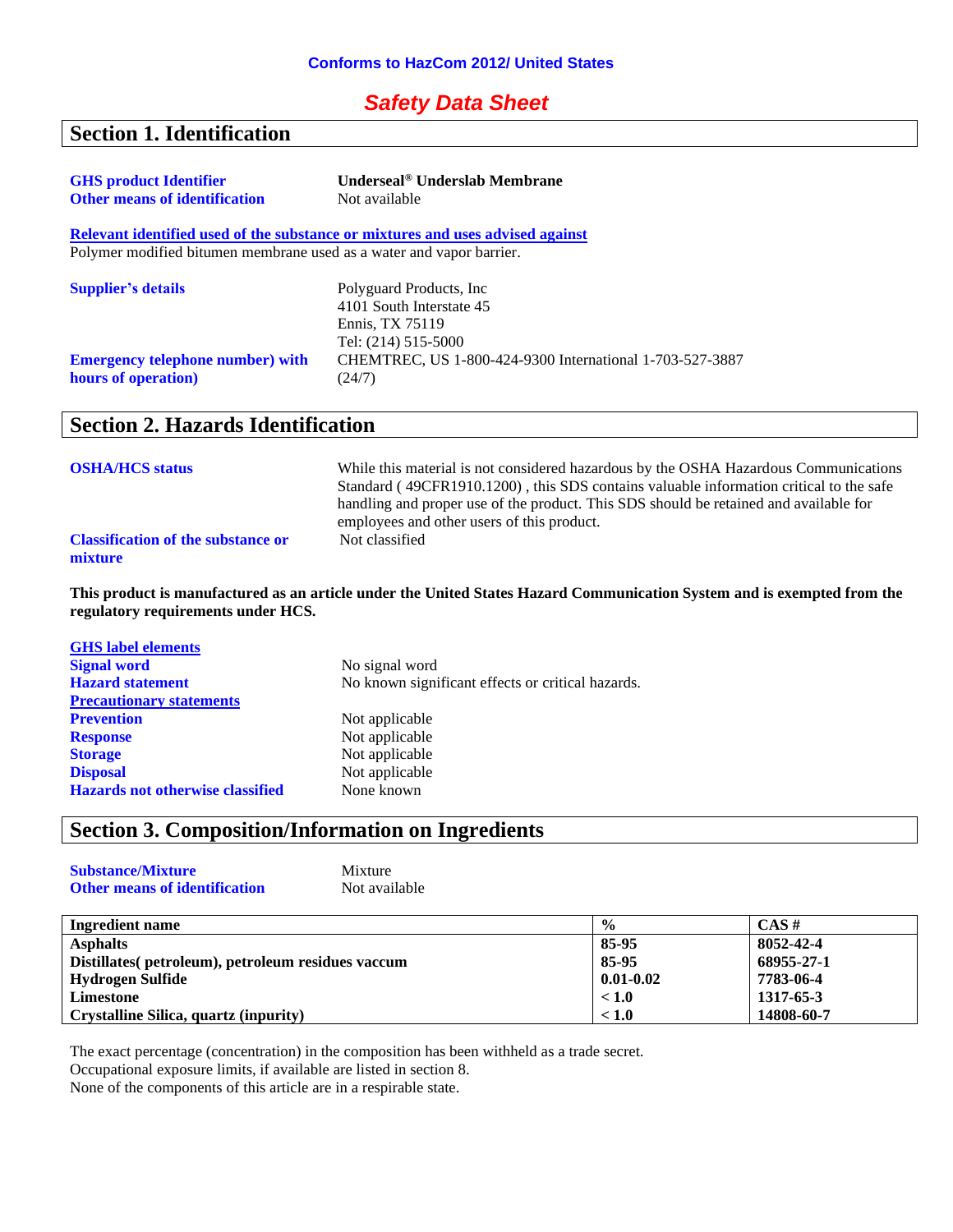# **Section 4. First Aid Measures**

| <b>Description of necessary first aid</b>          |                                                                                                                                                                                        |
|----------------------------------------------------|----------------------------------------------------------------------------------------------------------------------------------------------------------------------------------------|
| measures.                                          |                                                                                                                                                                                        |
| <b>Eye contact</b>                                 | Immediately flush eyes with plenty of water, occasionally lifting the upper and lower<br>eyelids. Check for and remove any contact lenses. Get medical attention if symptoms<br>occur. |
| <b>Inhalation</b>                                  | Because of the nature of this product, inhalation is not a route of exposure.                                                                                                          |
| <b>Skin contact</b>                                | Material is in a solid form. If skin contact, wash area with soap and water. Get medical                                                                                               |
|                                                    | attention if skin irritation occurs.                                                                                                                                                   |
| <b>Ingestion</b>                                   | Ingestion is not a route of exposure.                                                                                                                                                  |
| Most important symptoms/effects, acute and delayed |                                                                                                                                                                                        |
| <b>Potential acute health effects</b>              |                                                                                                                                                                                        |
| <b>Eye contact</b>                                 | No known significant effects or critical hazards                                                                                                                                       |
| <b>Inhalation</b>                                  | No known significant effects or critical hazards                                                                                                                                       |
| <b>Skin contact</b>                                | No known significant effects or critical hazards                                                                                                                                       |
| <b>Ingestion</b>                                   | No known significant effects or critical hazards                                                                                                                                       |
| <b>Over-exposure signs/symptoms</b>                |                                                                                                                                                                                        |
| <b>Eye contact</b>                                 | No known significant effects or critical hazards                                                                                                                                       |
| <b>Inhalation</b>                                  | No known significant effects or critical hazards                                                                                                                                       |
| <b>Skin contact</b>                                | No known significant effects or critical hazards                                                                                                                                       |
| <b>Ingestion</b>                                   | No known significant effects or critical hazards                                                                                                                                       |
|                                                    | Indication of immediate medical attention and special treatment needed, if necessary.                                                                                                  |
| <b>Notes to physician:</b>                         | Treat symptomatically.                                                                                                                                                                 |
| <b>Specific treatments</b>                         | No specific treatment                                                                                                                                                                  |
| <b>Protection of first-aiders</b>                  | No action shall be taken involving any personal risk or without suitable training.                                                                                                     |

# **Section 5. Fire-Fighting Measures**

| <b>Extinguishing media</b>                           |                                                                                                                                                                          |
|------------------------------------------------------|--------------------------------------------------------------------------------------------------------------------------------------------------------------------------|
| <b>Suitable extinguishing media</b>                  | Use an extinguishing agent suitable for the surrounding fire.                                                                                                            |
| <b>Unsuitable extinguishing media</b>                | None known                                                                                                                                                               |
| <b>Specific hazards arising from the</b><br>chemical | No specific fire or explosion hazard.                                                                                                                                    |
| <b>Hazardous thermal decomposition</b>               | Decomposition products may include the following materials:                                                                                                              |
| <b>products</b>                                      | Carbon Dioxide                                                                                                                                                           |
|                                                      | Carbon Monoxide                                                                                                                                                          |
|                                                      | Sulfur oxides                                                                                                                                                            |
|                                                      | Low MW hydrocarbons                                                                                                                                                      |
| <b>Special protective equipment</b>                  | Fire-fighters should wear appropriate protective equipment and self-contained breathing<br>apparatus (SCBA) with a full-face piece operated in a positive pressure mode. |
| <b>Special protective actions for fire</b>           | Promptly isolate the scene by removing all persons from the vicinity of the incident is there                                                                            |
| <b>fighters</b>                                      | is a fire. No action shall be taken involving any personal risks or without suitable training.                                                                           |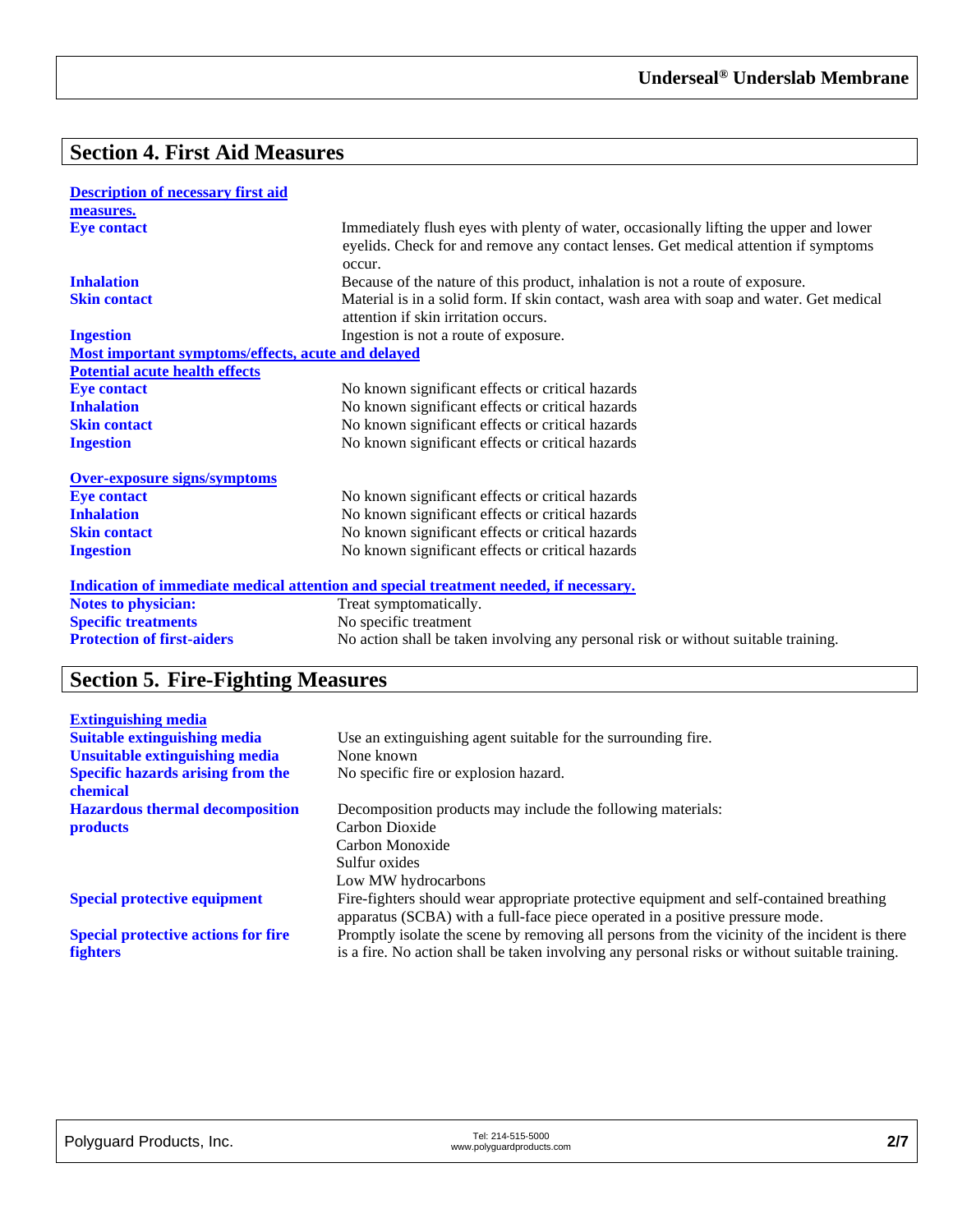# **Section 6. Accidental Release Measures**

| <u>Personal precautions, protective equipment and emergency procedures.</u> |                                                                                                                                                                                                                  |  |
|-----------------------------------------------------------------------------|------------------------------------------------------------------------------------------------------------------------------------------------------------------------------------------------------------------|--|
| For non emergency personal                                                  | Put on appropriate personal protective equipment.                                                                                                                                                                |  |
| For emergency responders                                                    | If specialized clothing is required to deal with the spillage, take note of any information in<br>Section 8 on suitable and unsuitable materials. See also the information in "For non-<br>emergency personnel." |  |
| <b>Enviromental precautions</b>                                             | Material will not spill.                                                                                                                                                                                         |  |
| Methods and materials for containment and cleaning up                       |                                                                                                                                                                                                                  |  |
| <b>Spill</b>                                                                | Due to the physical state of this material, spills are not possible.                                                                                                                                             |  |

## **Section 7. Handling and Storage**

| <b>Precautions for safe handling</b>                                   |                                                                                                                                                                                                                                                         |
|------------------------------------------------------------------------|---------------------------------------------------------------------------------------------------------------------------------------------------------------------------------------------------------------------------------------------------------|
| <b>Protective measures</b>                                             | Put on appropriate personal protective equipment (see Section 8).                                                                                                                                                                                       |
| <b>Advice on general occupational</b><br>hygiene                       | Eating, drinking and smoking should be prohibited in areas where material is handled,<br>stored and processed. Workers should wash hands and face before eating, drinking and<br>smoking. See section 8 for additional information on hygiene measures. |
| <b>Conditions for safe storage, including</b><br>any incompatibilities | Store in accordance with local regulations. Store in original container protected from<br>direct sunlight in a dry cool and well-ventilated area away from incompatible materials<br>(see section 10) and food and drink.                               |

# **Section 8. Exposure Controls/Personal Protection**

#### **Occupational exposure limits**

| <b>Ingredient name</b>                | <b>Exposure limits</b>                                                                      |
|---------------------------------------|---------------------------------------------------------------------------------------------|
| Asphalt                               | NIOSH REL (United States, 10/2016)                                                          |
|                                       | CEIL: $5 \text{ mg/m}^3$ 15 minutes. Form: fume                                             |
|                                       | <b>ACGIH TLV</b> (United States, 3/2019)                                                    |
|                                       | TWA: $0.5 \text{ mg/m}^3$ , (as benzene soluble aerosol) 8 hours. Form: inhalable fraction. |
| Distillates (petroleum), petroleum    | None                                                                                        |
| residues vaccum                       |                                                                                             |
| Hydrogen Sulfide                      | <b>ACGIH TLV</b> (United States, 3/2018)                                                    |
|                                       | TWA: 1 ppm 8 hours                                                                          |
|                                       | STEL: 5 ppm 15 minutes                                                                      |
|                                       | OSHA PEL Z2 (United States, 2/2013)                                                         |
|                                       | CEIL:20 ppm                                                                                 |
|                                       | AMP: 50 ppm 10 minutes.                                                                     |
|                                       | NIOSH REL (United States, 10/2016)                                                          |
|                                       | CEIL: $15 \text{ mg/m}^3$ 10 minutes.                                                       |
| Limestone                             | NIOSH REL (United States, 10/2016)                                                          |
|                                       | TWA: 10 mg/m <sup>3</sup> (total) TWA 5 mg/m <sup>3</sup> (respirable)                      |
|                                       | <b>OSHA PEL</b> (United States, 2/2013)                                                     |
|                                       | TWA: $15 \text{ mg/m}^3$ (total) TWA 5 mg/m3 (respirable)                                   |
| Crystalline Silica, quartz (inpurity) | NIOSH REL (United States, 10/2016)                                                          |
|                                       | Ca TWA: $0.05 \text{ mg/m}^3$                                                               |
|                                       |                                                                                             |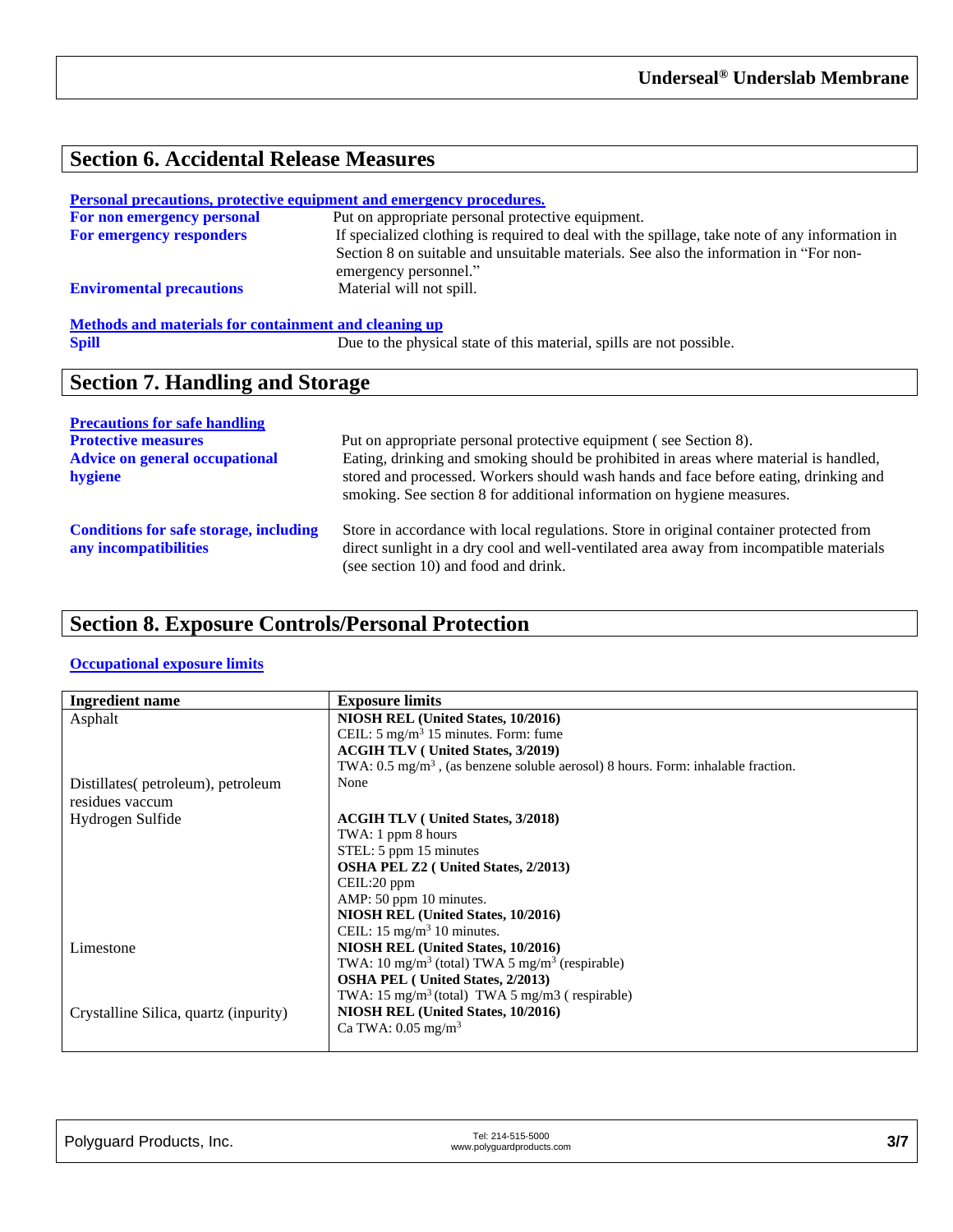# **Section 8. Exposure Controls/Personal Protection**

| <b>Appropriate engineering controls</b> | No special ventilation requirements. Good ventilation should be<br>sufficient to control worker exposure to airborne contaminates.                                                                                                                                             |
|-----------------------------------------|--------------------------------------------------------------------------------------------------------------------------------------------------------------------------------------------------------------------------------------------------------------------------------|
| <b>Environmental exposure controls</b>  | Emissions from ventilation or work process equipment should be checked to ensure they<br>comply with the requirements of environmental protection legislation.                                                                                                                 |
| <b>Hygiene measure</b>                  | Wash hands, forearms and face thoroughly after handling chemical products, before<br>eating, smoking, and using the lavatory and at the end of the working period. Ensure that<br>eyewash stations and safety showers are close to the workstation location.                   |
| <b>Eye/face protection</b>              | Safety eyewear complying with an approved standard should be used when risk<br>assessment indicates this is necessary to avoid exposure to liquid splashes, mists, gases<br>and dusts.                                                                                         |
| <b>Skin Protection</b>                  |                                                                                                                                                                                                                                                                                |
| <b>Hand protection</b>                  | Chemical-resistant, imprevious gloves complying with an approved standard should be<br>worn at all times when handling chemical products if a risk assessment indicates this is                                                                                                |
|                                         | necessary.                                                                                                                                                                                                                                                                     |
| <b>Body protection</b>                  | Personal protective equipment for the body should be selected based on the task being<br>preformed and the risks involved and should be approved by a specialist before handling<br>this product.                                                                              |
| <b>Other skin protection</b>            | Appropriate footwear and any additional skin protection measures should be selected<br>based on the task being preformed and the risks involved and should be approved by a<br>specialist before handling this product.                                                        |
| <b>Respiratory protection</b>           | Based on the hazard and potential for exposure, select a respirator that meets the<br>appropriate standard or certification. Respirators must be used according to a respiratory<br>protection program to ensure proper fitting, training, and other important aspects of use. |

# **Section 9. Physical and Chemical Properties**

| <b>Appearance</b><br><b>Physical state</b>     | Solid              |
|------------------------------------------------|--------------------|
| Color                                          | Black/white        |
| <b>Odor</b>                                    | Asphaltic(slight)  |
| <b>Odor threshold</b>                          | Not available      |
| $\mathbf{p}$ H                                 | Not applicable     |
| <b>Melting point</b>                           | Not available      |
| <b>Boiling point</b>                           | Not applicable     |
| <b>Flash Point</b>                             | Not determined     |
| <b>Evaporation rate:</b>                       | Not applicable     |
| <b>Flammability (solid, gas)</b>               | Not applicable     |
| Lower & upper explosive                        | Not applicable     |
| (flammable) limits                             |                    |
| <b>Vapor density</b>                           | Not applicable     |
| <b>Vapor pressure</b>                          | Not applicable     |
| <b>Relative density</b>                        | 1.09               |
| <b>Solubility</b>                              | Insoluble in water |
| <b>Partition coefficient: n- octanol/water</b> | Not available      |
| <b>Auto-</b> ignition temperature              | Not applicable     |
| <b>Decomposition temperature</b>               | Not applicable     |
| <b>Viscosity</b>                               | Not applicable     |
| <b>VOC</b>                                     | 0 g/l              |
|                                                |                    |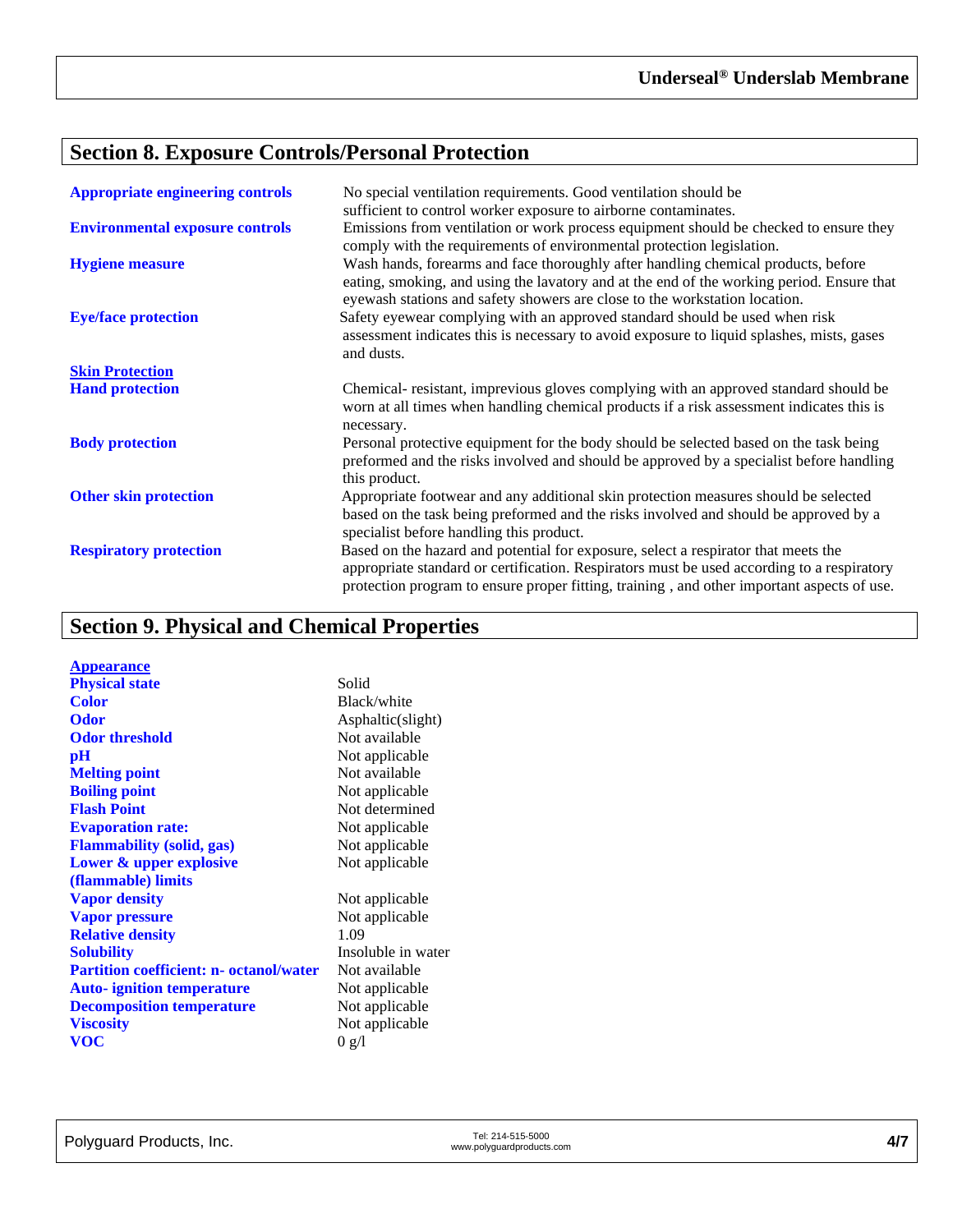### **Section 10. Stability and Reactivity**

| <b>Chemical stability</b>                 |
|-------------------------------------------|
| <b>Possibility of hazardous reactions</b> |

**Conditions to avoid:** No specific data.

**Reactivity** No specific test data related to reactivity available for this product or its ingredients. This product is stable. Under normal conditions of storage and use, hazardous reaction will not occur. **Incompatible materials** Reactive or incompatible with the following materials: Oxidizing materials **Hazardous decomposition products** Under normal conditions of storage and use, hazardous decomposition products should not be produced.

#### **Section 11. Toxicological Information**

#### **Information on toxicological effects Acute toxicity**

| <b>Product/ingredient name</b> | <b>Result</b>         | <b>Species</b>   | <b>Dose</b>                       | <b>Exposure</b> |
|--------------------------------|-----------------------|------------------|-----------------------------------|-----------------|
| Asphalt                        | LD50 Oral             | Rat              | $>5000$ mg/kg                     |                 |
| Hydrogen Sulfide               | LC50 Inhalation Gas   | Rat              | 444 ppm                           | 4 hours         |
|                                | LC50 Inhalation Vapor | Rat              | $700 \text{ mg/m}^3$              | 4 hours         |
| Limestone                      | LD50 Oral             | Rat              | $6450$ mg/kg                      |                 |
| Crystalline Silica, quartz     | LD50 Oral             | <b>Rat Mouse</b> | $500 \frac{\text{mg}}{\text{kg}}$ | -               |
| (inpurity)                     |                       |                  |                                   |                 |

**Carcinogenicity Classification**

**Irritation/Corrosion**<br> **IFREM** There is no data available<br> **IFREM** There is no data available<br> **IFREM** There is no data available **Sensitization**<br> **Sensitization**<br> **Mutagenicity**<br> **CO**<br> **CO**<br> **CO**<br> **CO**<br> **CO**<br> **CO**<br> **CO**<br> **CO**<br> **CO**<br> **CO**<br> **CO**<br> **CO**<br> **CO**<br> **CO**<br> **CO**<br> **CO**<br> **CO**<br> **CO**<br> **CO**<br> **CO**<br> **CO**<br> **CO**<br> **CO**<br> **CO**<br> **CO**<br> **CO**<br> **CO**<br> **CO**<br> **CO** There is no data available

| <b>Product/ingredient name</b>                                             | OSHA | <b>IARC</b> | $\blacksquare$ |
|----------------------------------------------------------------------------|------|-------------|----------------|
| Asphalt                                                                    |      | 2B          |                |
| $\sim \cdot \cdot \cdot$<br>11.<br>rvstalline Silica.<br>quartz (inpurity) |      |             |                |

| <b>Reproductive toxicity</b>                                                 | There is no data available                                   |
|------------------------------------------------------------------------------|--------------------------------------------------------------|
| <b>Teratogenicity</b>                                                        | There is no data available                                   |
| <b>Specific target organ toxicity (single exposure)</b>                      | There is no data available                                   |
| <b>Specific target organ toxicity (repeated exposure)</b>                    | There is no data available                                   |
| <b>Aspiration hazard</b>                                                     | There is no data available                                   |
| Information on the likely routes of exposure                                 | Routes of entry anticipated: dermal contact                  |
|                                                                              | Routes of entry not anticipated: Oral, inhalation, ingestion |
| <b>Potential acute health effects</b>                                        |                                                              |
| <b>Eye contact</b>                                                           | No known significant effects or critical hazards             |
| <b>Inhalation</b>                                                            | No known significant effects or critical hazards             |
| <b>Skin contact</b>                                                          | No known significant effects or critical hazards             |
| <b>Ingestion</b>                                                             | No known significant effects or critical hazards             |
| Symptoms related to the physical, chemical and toxicological characteristics |                                                              |
| <b>Eye contact</b>                                                           | No known significant effects or critical hazards             |
| <b>Inhalation</b>                                                            | No known significant effects or critical hazards             |
| <b>Skin contact</b>                                                          | No known significant effects or critical hazards             |
| <b>Ingestion</b>                                                             | No known significant effects or critical hazards             |

Polyguard Products, Inc. Tel: 214-515-5000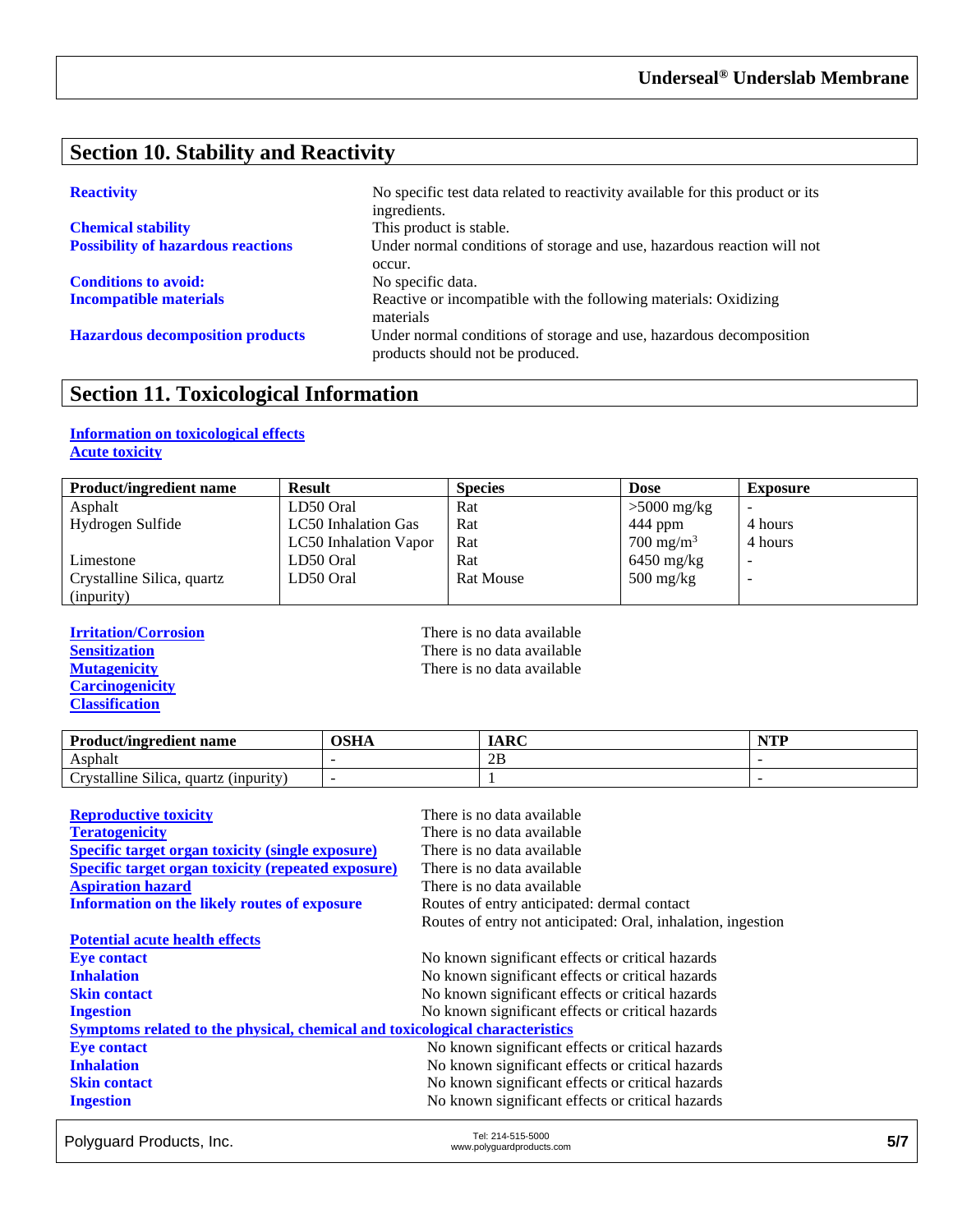### **Section 11. Toxicological Information**

|                                         | Delayed and immediate effects and chronic effects from short and long term exposure |
|-----------------------------------------|-------------------------------------------------------------------------------------|
| <b>Short term exposure</b>              |                                                                                     |
| <b>Potential immediate effects</b>      | No known significant effects or critical hazards                                    |
| <b>Potential delayed effects</b>        | No known significant effects or critical hazards                                    |
| Long term exposure                      |                                                                                     |
| <b>Potential immediate effects</b>      | No known significant effects or critical hazards                                    |
| <b>Potential delayed effects</b>        | No known significant effects or critical hazards                                    |
| <b>Potential chronic health effects</b> |                                                                                     |
| <b>General</b>                          | No known significant effects or critical hazards                                    |
| <b>Carcinogenicity</b>                  | No known significant effects or critical hazards                                    |
| <b>Mutagenicity</b>                     | No known significant effects or critical hazards                                    |
| <b>Teratogenicity</b>                   | No known significant effects or critical hazards                                    |
| <b>Developmental effects</b>            | No known significant effects or critical hazards                                    |
| <b>Fertility effects</b>                | No known significant effects or critical hazards                                    |
| <b>Numerical measures of toxicity</b>   |                                                                                     |
| <b>Acute toxicity estimates</b>         | There is no data available                                                          |

#### **Section 12. Ecological Information**

#### **Toxicity**

| <b>Product/ingredient name</b> | <b>Result</b>                         | <b>Species</b>                      | <b>Exposure</b> |
|--------------------------------|---------------------------------------|-------------------------------------|-----------------|
| Hydrogen Sulfide               | Acute $EC50$ 62 $\mu$ g/L Fresh water | Crustaceans-Gammarus pseudolimnaeus | 2 days          |
|                                | Acute LC50 2 µg/L Fresh water         | Fish-Coregonus clupeaformis-Yolk    | 96 hours        |
|                                |                                       | Sac fry                             |                 |

| <b>Persistence and degradability</b>        | There is no data available  |
|---------------------------------------------|-----------------------------|
| <b>Bioaccumulative potential</b>            | There is no data available  |
| <b>Mobility in soil</b>                     |                             |
| Soil/water partition coefficient $(K_{OC})$ | There is no data available. |
|                                             |                             |

**Other adverse effects** No known significant effects or critical hazards

#### **Section 13. Disposal Considerations**

**Disposal methods** The generation of waste should be avoided or minimized wherever possible. Disposal of this product, solutions and any by-products should comply with the requirements of environmental protection and waste disposal legislation and any regional local authority requirements. Empty containers or liners may retain some product residues. This material and its container must be disposed of in a safe way. Dispose of surplus and non-recyclable products via a licensed waste disposal contractor.

#### **Section 14. Transportation Information**

**AERG:** Not applicable

**Regulatory Information: DOT/TDG/IMDG/IATA** Not regulated

Polyguard Products, Inc. Tel: 214-515-5000